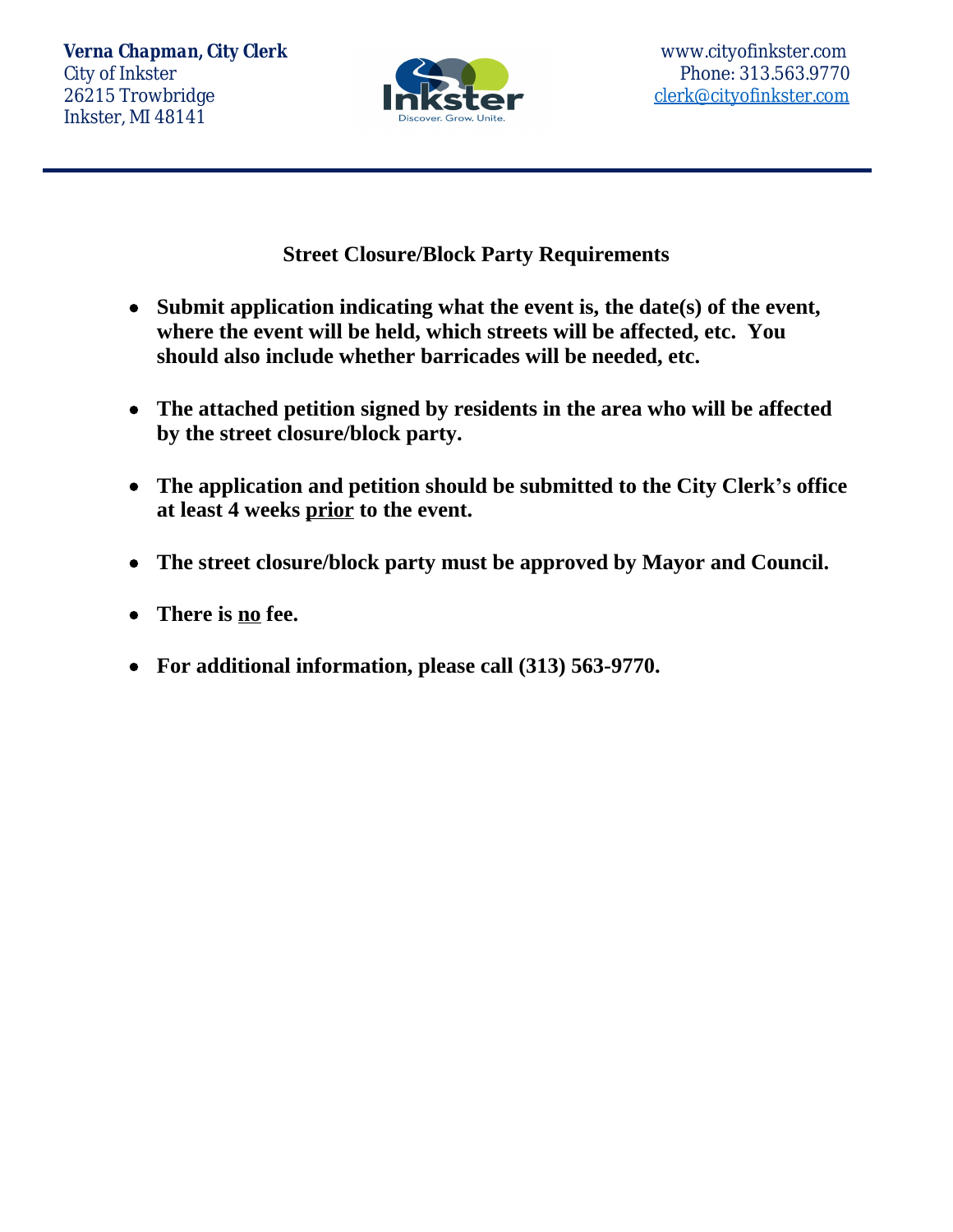Inkster, MI 48141

## **STREET CLOSURE/BLOCK PARTY REQUEST**

## **APPLICANT:**

| Name                     | <b>Phone Number</b>                                                             |
|--------------------------|---------------------------------------------------------------------------------|
| <b>Applicant Address</b> | Email (Optional)                                                                |
| <b>REQUEST:</b>          |                                                                                 |
| Street To Be Closed:     | Cross Streets: //                                                               |
| Date(s) To Be Closed:    |                                                                                 |
|                          | Event Hours: ________am/pm To _____________am/pm (EVENTS MUST CONCLUDE BY 10PM) |
|                          |                                                                                 |

**Please read this Waiver carefully before signing – The undersigned hereby verifies that he/she agrees to indemnify** defend and save harmless the City of Inkster, its officers, agents and employees from and against all loss and expense be reason of liability imposed by law of bodily injury, including death at any time resulting there from, sustained loss of use thereof, arising out of or in consequence of performance of this agreement, whether such injuries to person or damage to property is due or claimed to be due to the negligence of the contractor, the City of Inkster, its officers, agents and employees, excepting only such injury or damage as shall have been occasioned by the sole negligence of the City of Inkster, its officers, agents and employees. The undersigned further understands that failure to comply with all arrangements herein stated or falsification of any information called for in this application will be grounds for denial of this or any future request.

Applicant assumes all responsibility for the return of all required barricades/cones used for this event. The barricades/cones are to be returned in the same condition as received on the business day following the event.

Furthermore, the undersigned will be liable for the replacement costs of the barricades/cones in the event of loss or damage. The replacement cost is \$20.00 (Twenty Dollars) per item. If the matter is adjudicated in court, attorney fees and court costs will be assessed.

The barricades/cones may be obtained at the Department of Public Service, 26900 Princeton St., between the hours of 10:00 a.m. and 3:00 p.m. **Call to make arrangements: 313-563-9773**

| <b>OFFICIAL USE ONLY</b><br><b>REQUIRED APPROVALS:</b>                                                                                                                                                                         |                    |
|--------------------------------------------------------------------------------------------------------------------------------------------------------------------------------------------------------------------------------|--------------------|
| Police Fire DPS BLDG                                                                                                                                                                                                           |                    |
| <b>REQUIRED EQUIPMENT:</b>                                                                                                                                                                                                     |                    |
| Barricades Cones Other Contract Cones Cones Cones Cones Cones Cones Cones Cones Cones Cones Cones Cones Cones Cones Cones Cones Cones Cones Cones Cones Cones Cones Cones Cones Cones Cones Cones Cones Cones Cones Cones Cone |                    |
| CITY COUNCIL APPROVAL: Date Approved:                                                                                                                                                                                          | Resolution Number: |
| City Clerk Signature:                                                                                                                                                                                                          |                    |